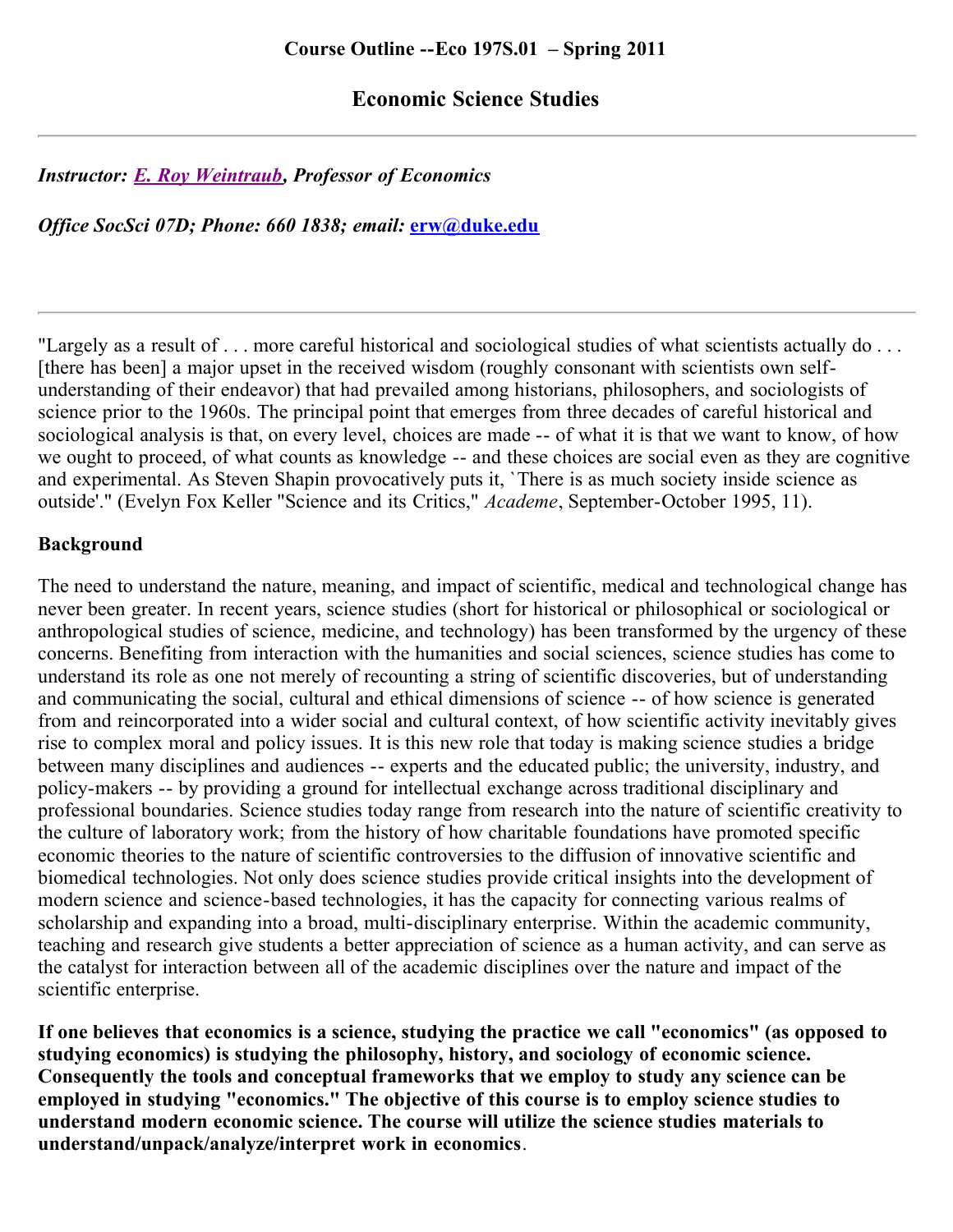Students will purchase the *Science Studies Reader*, edited by Mario Bagioli. Additionally, photocopies of other material (articles and book excerpts) will be on [e-reserve at Perkins Library](http://www.lib.duke.edu/access/reserves), and on the Course Documents page in the course's Blackboard site. Readings listed for each class must be read **before** that class.

Readings for the course will focus on key texts and crucial issues in contemporary history, sociology, and philosophy of science--or, as the assemblage is sometimes called, science studies. Class discussions will engage this literature directly.

Each week there will be two primary required readings and at least one secondary reading. (Background reading is noted for you to draw materials for your final paper.) Students will prepare a 1-2 page "response" to each of the primary readings, and will turn these in at the end of *each* seminar. The weekly seminar will consist of a discussion of the primary readings, and will be based on the "responses".

Additionally all students will prepare, as a final exercise, an "Introduction" to their own set of "response" papers, giving those papers an overarching form and interpretation in order to answer the question: "How do these Science Studies materials inflect our understanding of what economists do, and how they do it?" This final exercise will be due at the time of the registrar-scheduled final examination.

Grades will be based on the following: 40% for the weekly "response" papers; 30% for general seminar participation; 30% for the final exercise. **It is not "ok" to miss a seminar, ever: this means that an absence is graded as a zero. It is not "ok" to be unprepared for a seminar, ever: this means that failure to turn in the reading response at the end of each seminar is graded as a zero. I will attempt to keep you informed about your grades during the semester through Blackboard.**

**Boldface** materials are on reserve at Perkins. CAPITALIZED materials are in the Bagioli reader.

Week 1: Introduction: (Primary Reading: BAGIOLI's "Introduction: Science Studies and Its Disciplinary Predicament")

Week 2: Thinking about science in the interwar years — The emergence of "The Received View". (Primary Readings: excerpts from **[Karl Popper](http://www.eeng.dcu.ie/~tkpw)**'s *Conjectures and Refutations* and *Logic of Scientific Knowledge*.) [Suggested: (handout) Imre Lakatos's "The Role of Crucial Experiments in Science" *Studies in the History and Philosophy of Science 4 (1974) 4*; Background: Lakatos's *Proofs and Refutations;* Ian Hacking's *Representing and Intervening: Introductory Topics in the Philosophy of Natural Science*, paperback.]

Week 3: Issues in science, and thinking about science, at the mid-point of the twentieth century. (Primary Readings: David A. Hollinger's "Free Enterprise and Free Inquiry: The Emergence of Laissez-Faire Communitarianism in the Ideology of Science in the United States" (1990) JSTOR; David A. Hollinger's "Science as a Weapon in Kulturkampfe in the United States during and after World War II" (1995) JSTOR).

Week 4: Facts and Theories: (Primary Readings: HACKING's "Making Up People"; DAVIDSON's "Styles of Reasoning, Conceptual History, and the Emergence of Psychiatry"). [Suggested: LYNCH and LAW's "Pictures, Text, and Objects: The Literary Language Games of Bird-Watching".]

Week 5: Belief and Evidence: (Primary Readings: Barbara Herrnstein Smith's (draft) chapter one of *Natural*